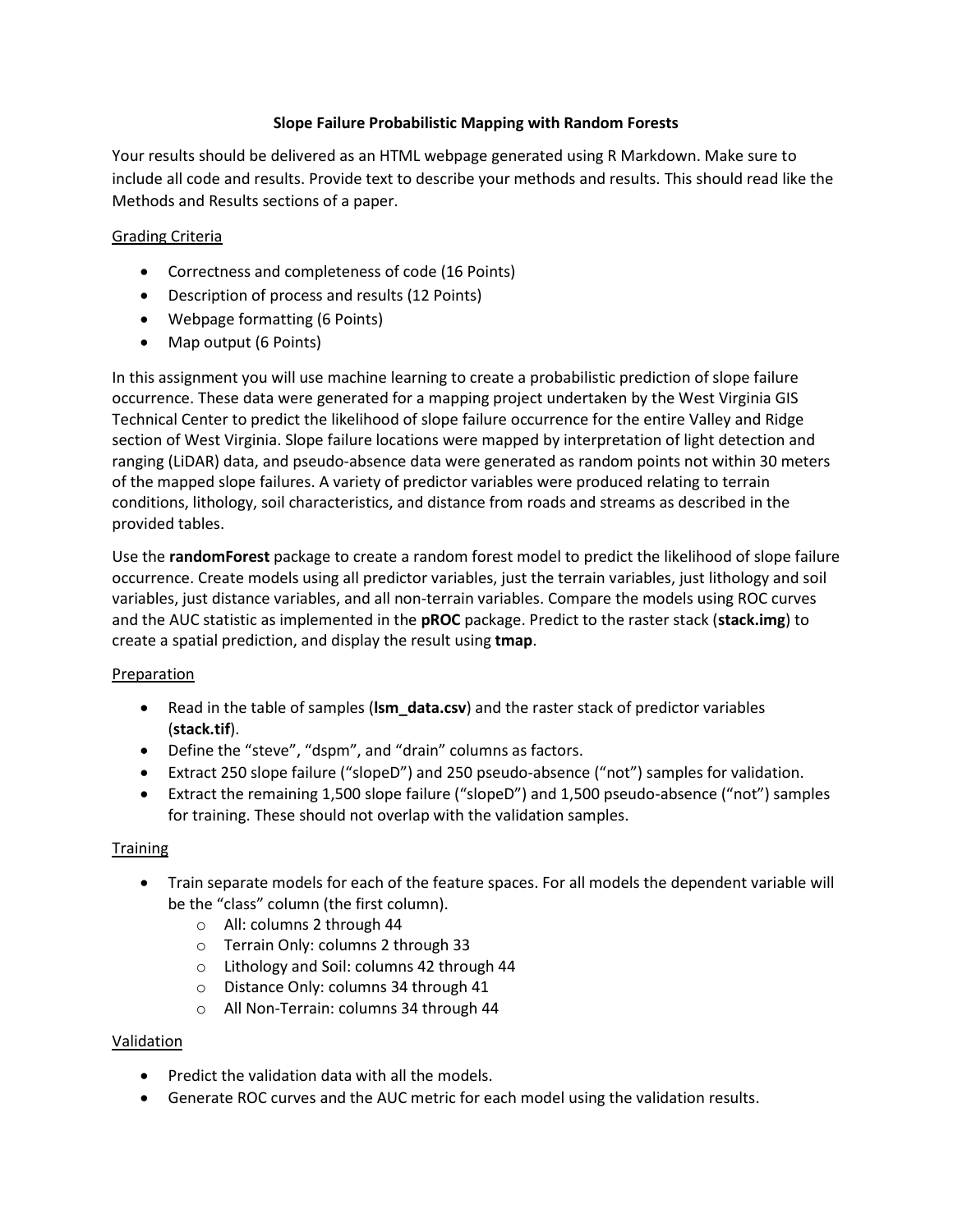- Create a ROC plot containing all ROC curves for comparison.
- Write a paragraph comparing the results for the different feature spaces.

### Spatial Prediction

- Change the raster grid band names to match the names in the table. The names should match and are in the same order as columns 2 through the final column in the original table (**lsm\_data2.csv)**
- Use the model that was trained with all predictor variables to predict to the raster stack. Note that this will take some time.
- Read the result back in and display it using **tmap**. Make sure to provide a legend, title, and use an appropriate color palette.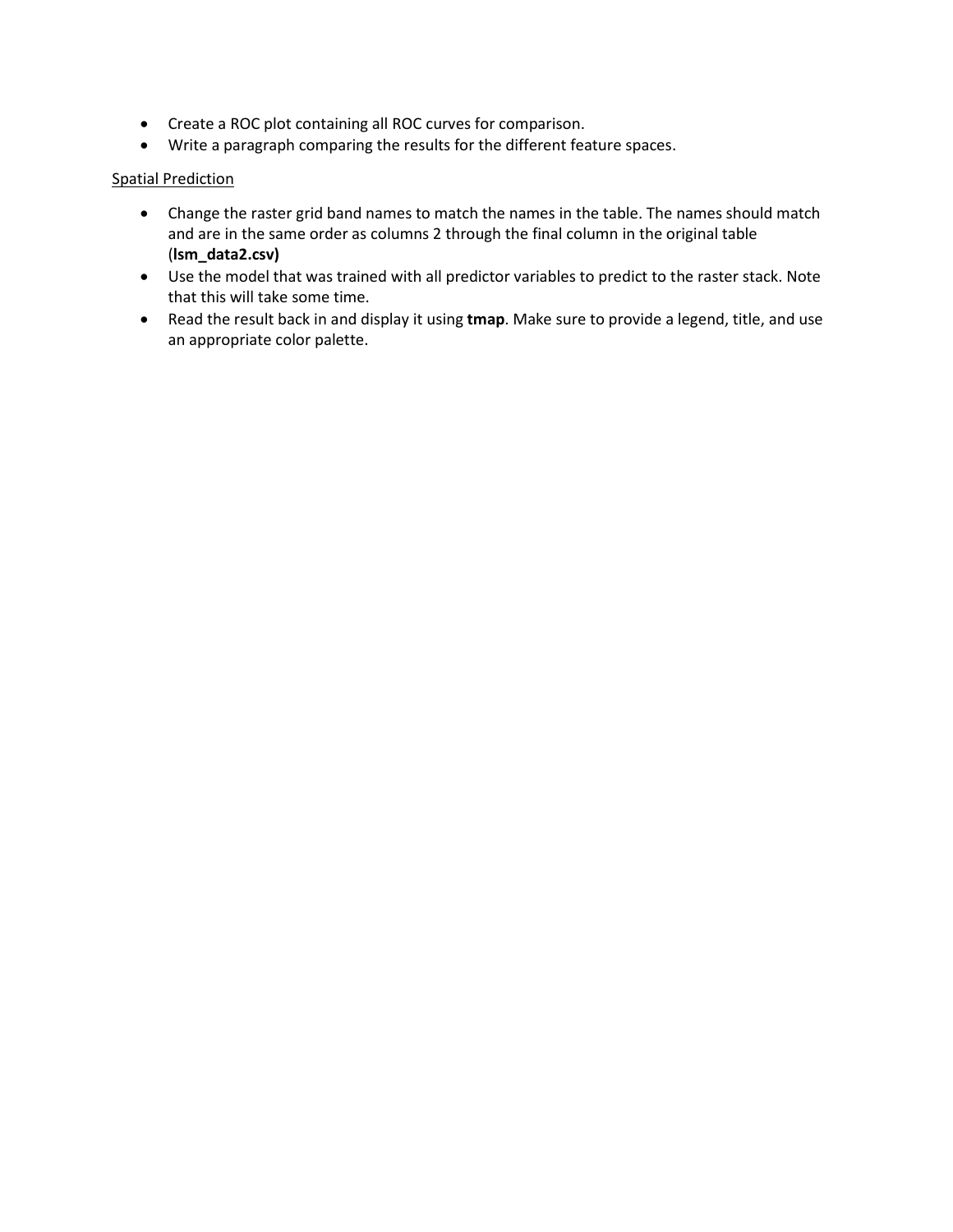|  |  | Table 1. Terrain predictor variables. |  |
|--|--|---------------------------------------|--|
|--|--|---------------------------------------|--|

| Variable                         | Abbreviation | <b>Description</b>                                                                                                                                                    | Window<br><b>Sizes</b><br>(cells) |
|----------------------------------|--------------|-----------------------------------------------------------------------------------------------------------------------------------------------------------------------|-----------------------------------|
| Slope                            | slp          | Gradient or rate of maximum change<br>in Z as degrees of rise                                                                                                         | 1                                 |
| Mean Slope                       | slpmn        | Slope average over a local window                                                                                                                                     | 7, 11, 21                         |
| Linear Aspect                    | asp lin      | Transform of topographic aspect to<br>linear variable                                                                                                                 | 1                                 |
| Profile Curvature                | proc         | Curvature parallel to direction of<br>maximum slope                                                                                                                   | 7, 11, 21                         |
| Plan Curvature                   | planc        | Curvature perpendicular to direction<br>of maximum slope                                                                                                              | 7, 11, 21                         |
| Longitudinal Curvature           | longc        | Profile curvature intersecting with<br>the plane defined by the surface<br>normal and maximum gradient<br>direction                                                   | 7, 11, 21                         |
| <b>Cross-Sectional Curvature</b> | crossc       | Tangential curvature intersecting<br>with the plane defined by the<br>surface normal and a tangent to the<br>contour - perpendicular to maximum<br>gradient direction | 7, 11, 21                         |
| <b>Slope Position</b>            | sp           | $Z - Mean Z$                                                                                                                                                          | 7, 11, 21                         |
| <b>Topographic Roughness</b>     | rph          | Square root of standard deviation of<br>slope in local window<br>$Z - Min Z$                                                                                          | 7, 11, 21                         |
| <b>Topographic Dissection</b>    | diss         | $\overline{Max Z - Min Z}$<br>Cell Area                                                                                                                               | 7, 11, 21                         |
| Surface Area Ratio               | sar          | $Cosine(slope * \pi * 180)$                                                                                                                                           | 1                                 |
| <b>Surface Relief Ratio</b>      | ssr          | $Mean Z - Min Z$<br>$Max Z - Min Z$                                                                                                                                   | 7, 11, 21                         |
| Site Exposure Index              | sei          | Measure of exposure based on slope<br>and aspect                                                                                                                      | 1                                 |
| Heat Load Index                  | hli          | Measure of solar insolation based on<br>slope, aspect, and latitude                                                                                                   | 1                                 |